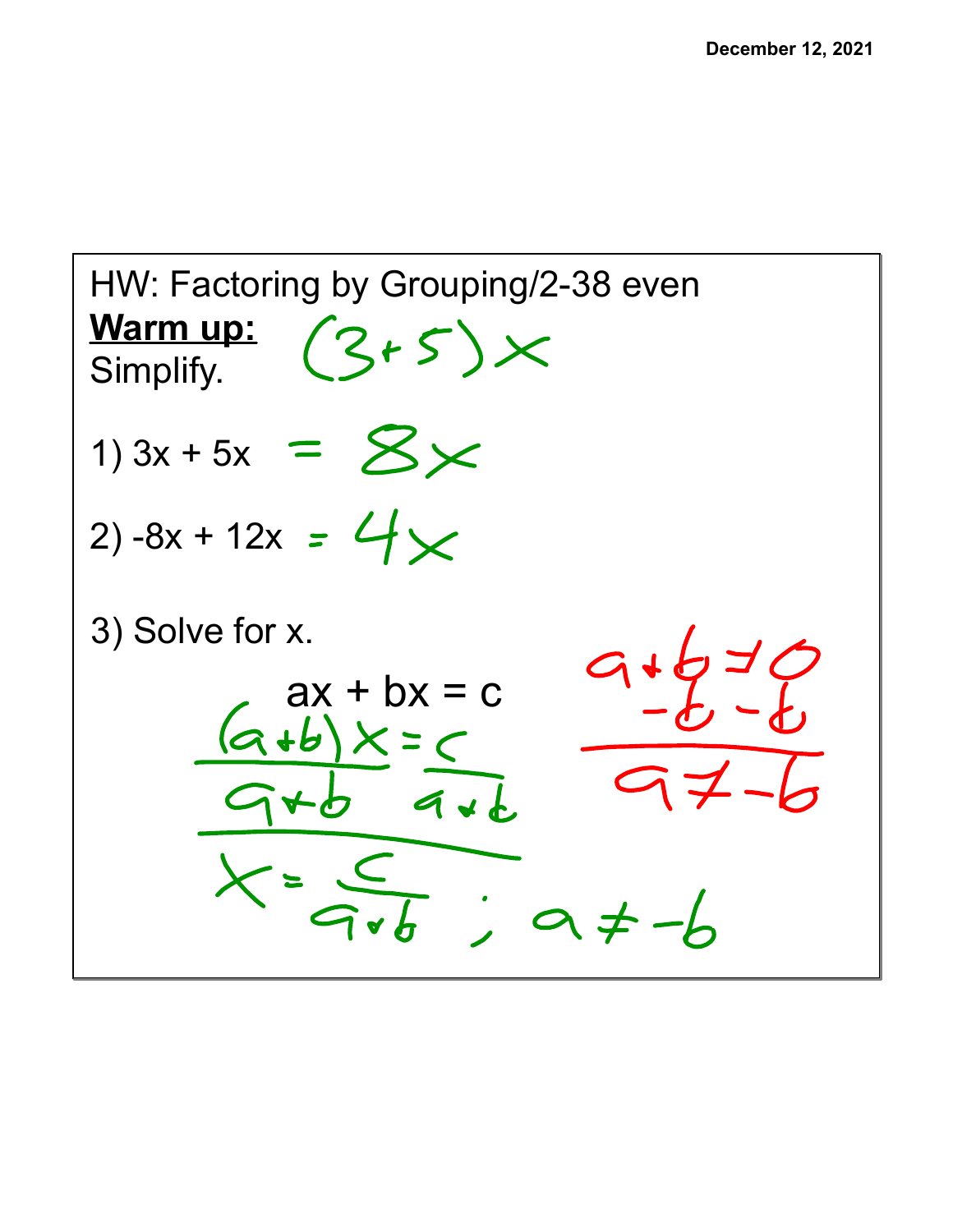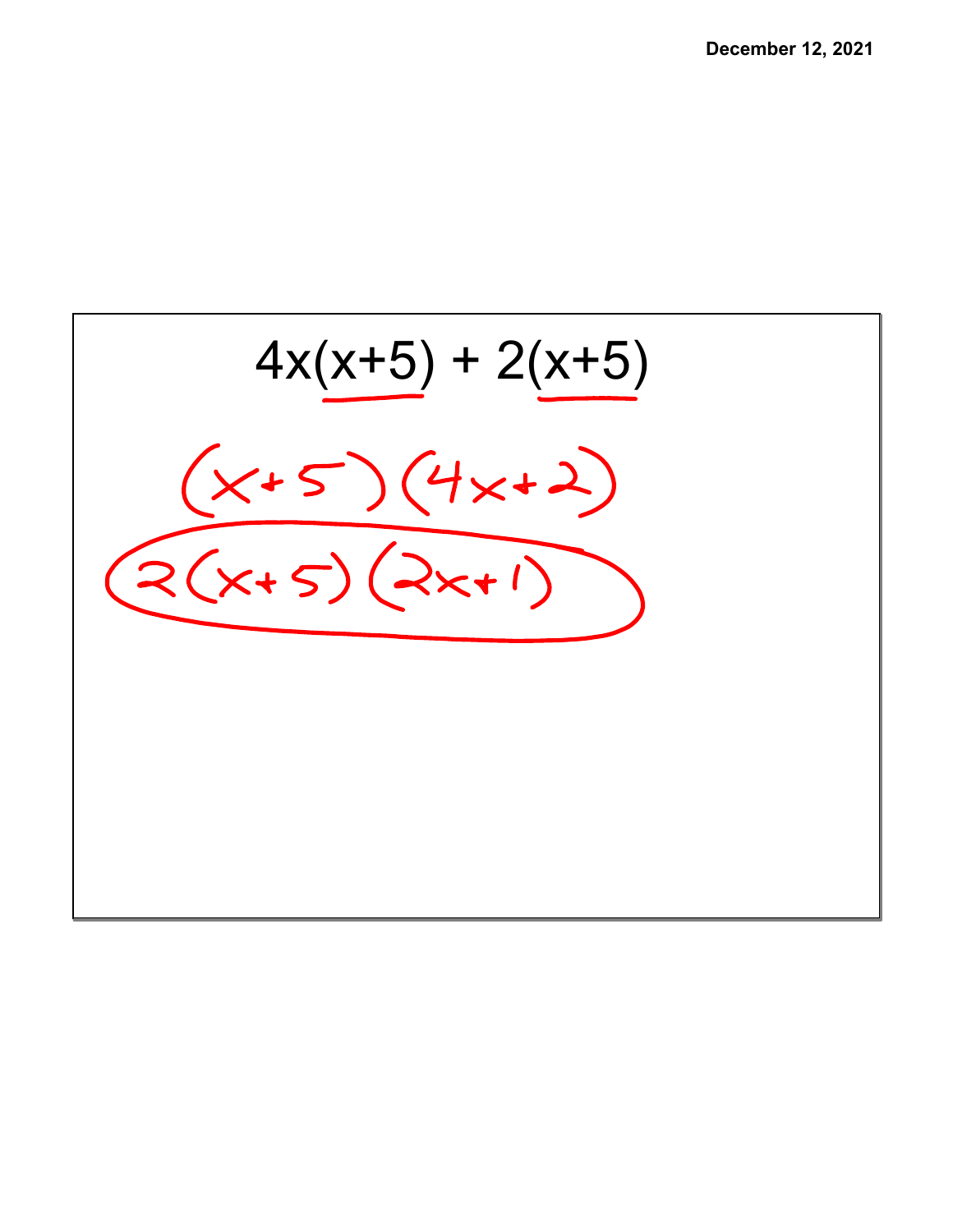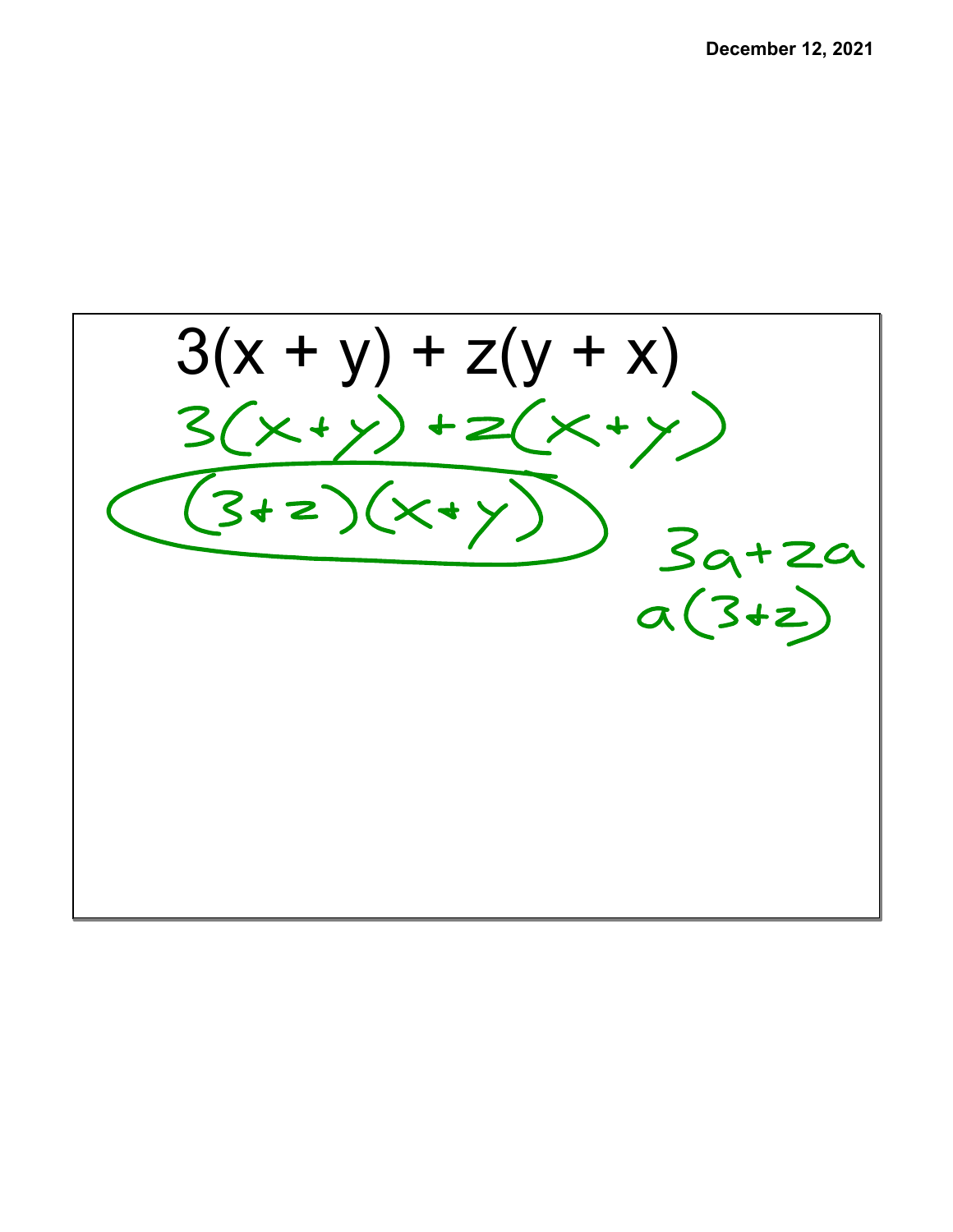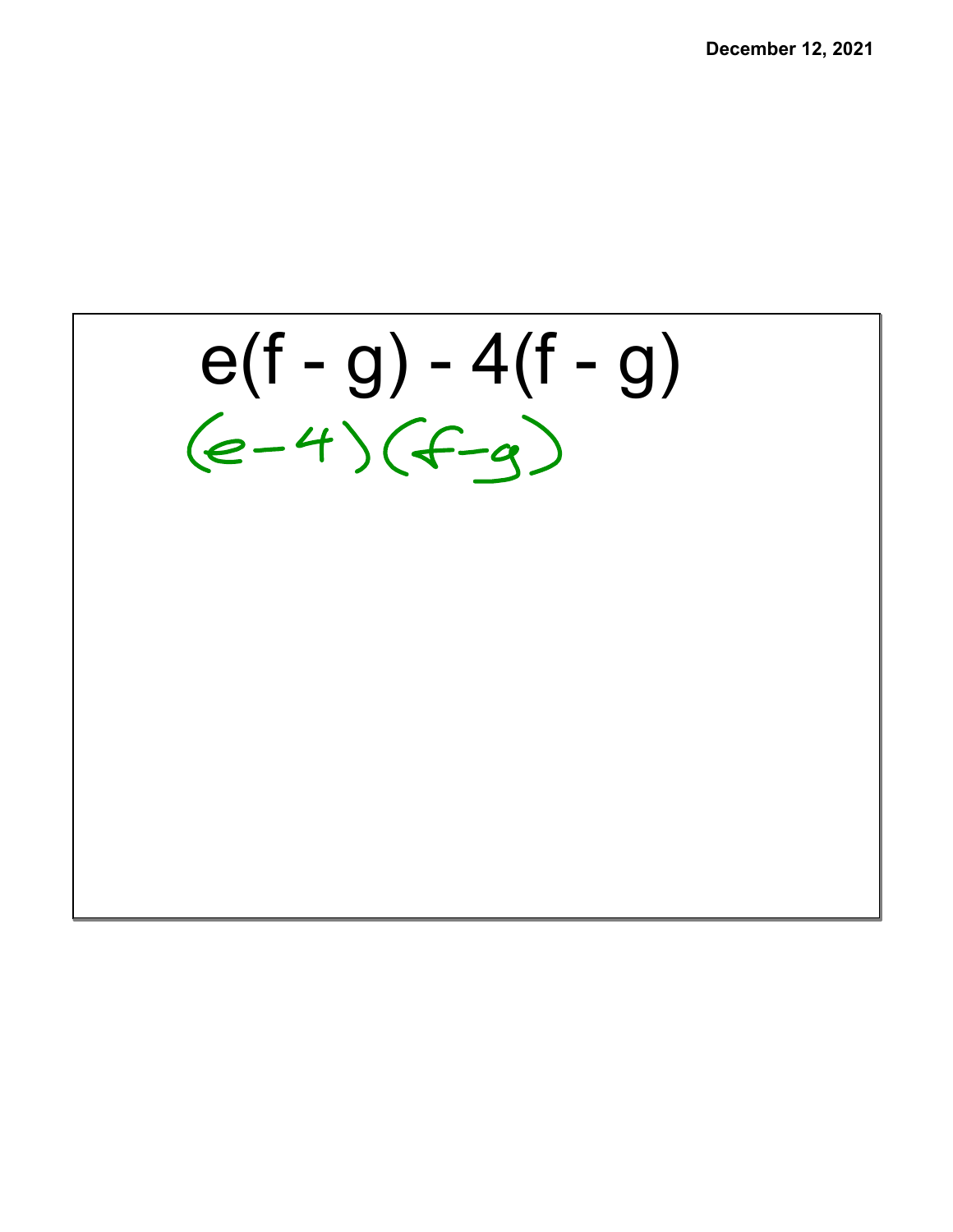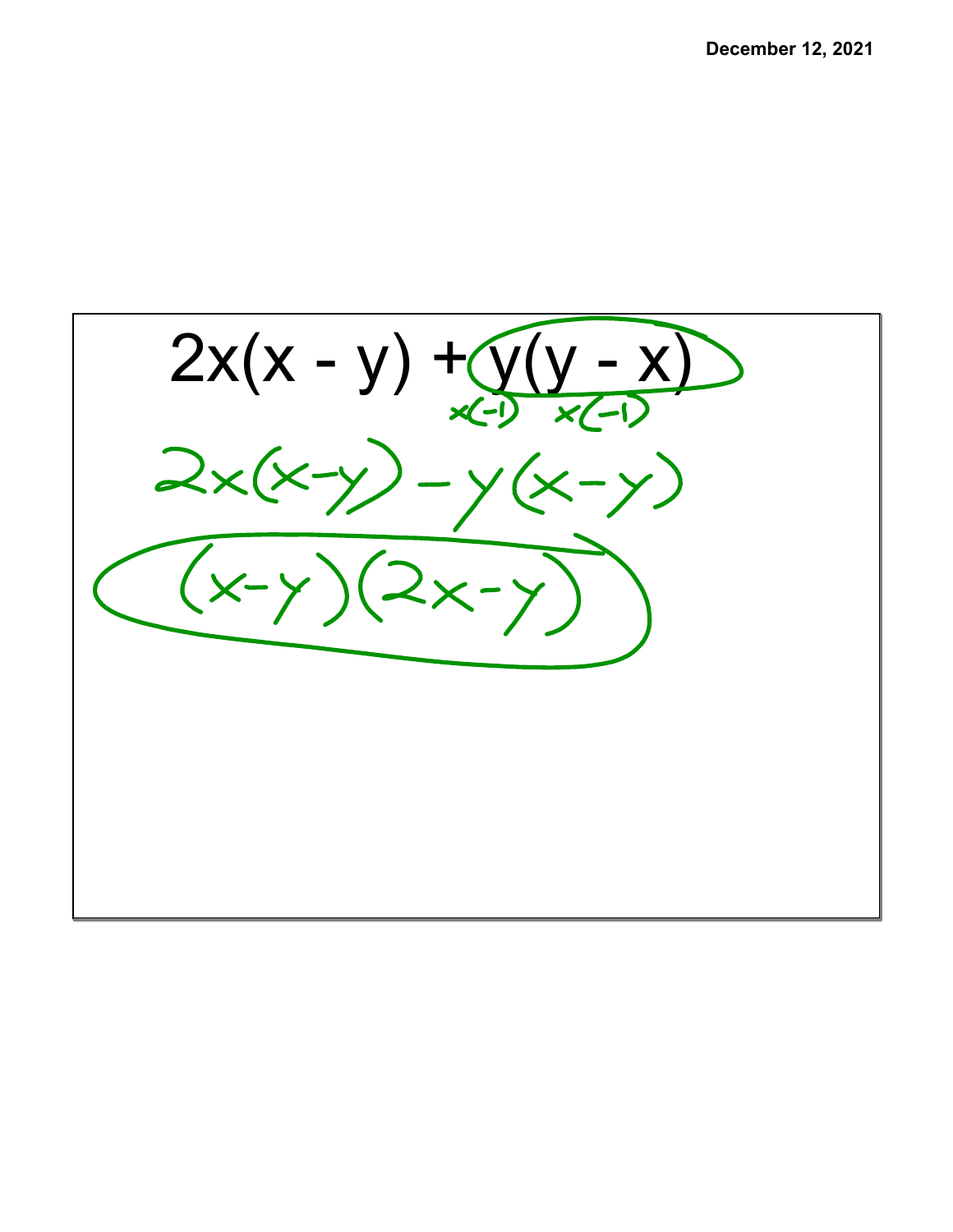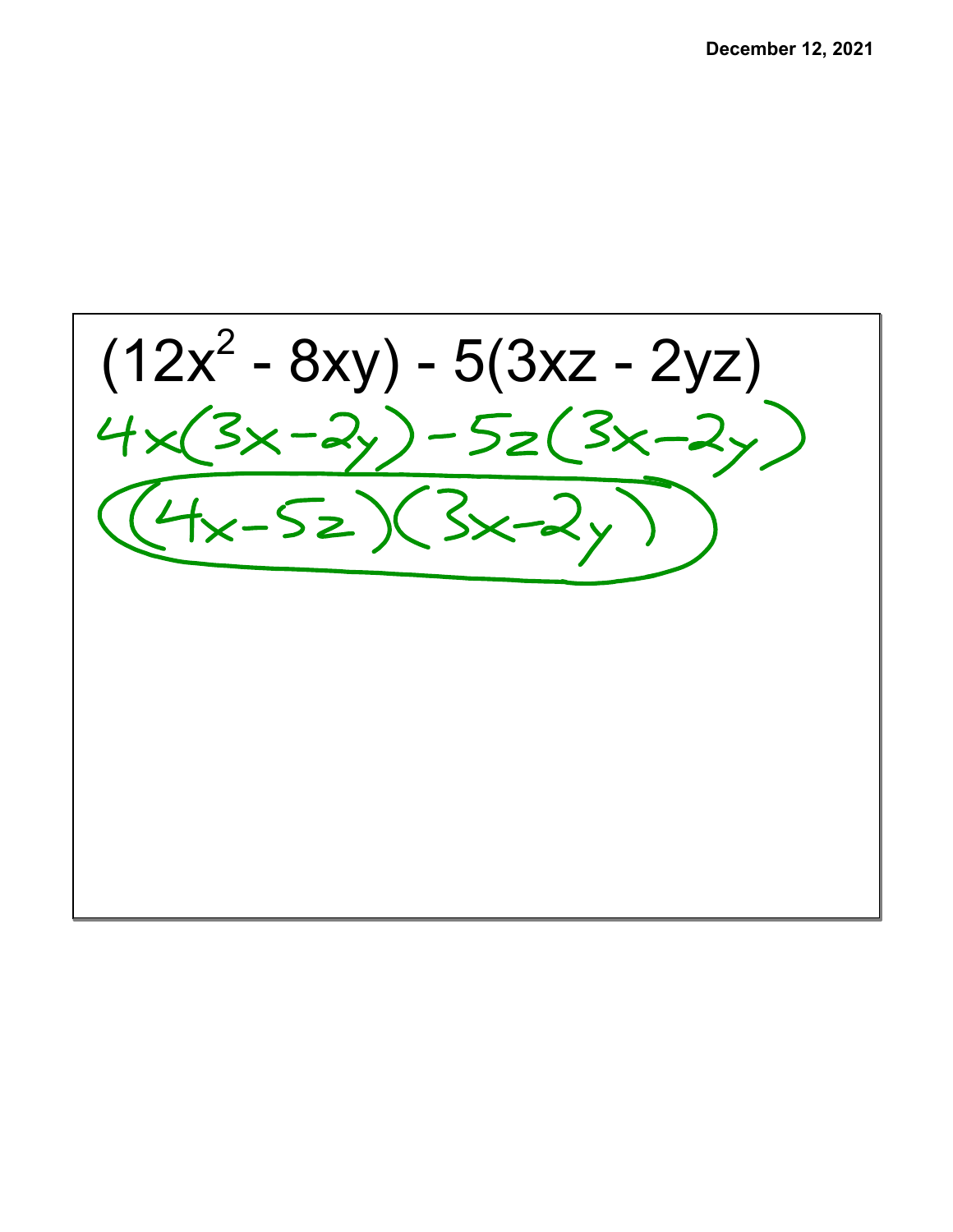$h^2$  - hk + hr - kr  $h(h-k)+r(h-k)$  $(h-k)(hr)$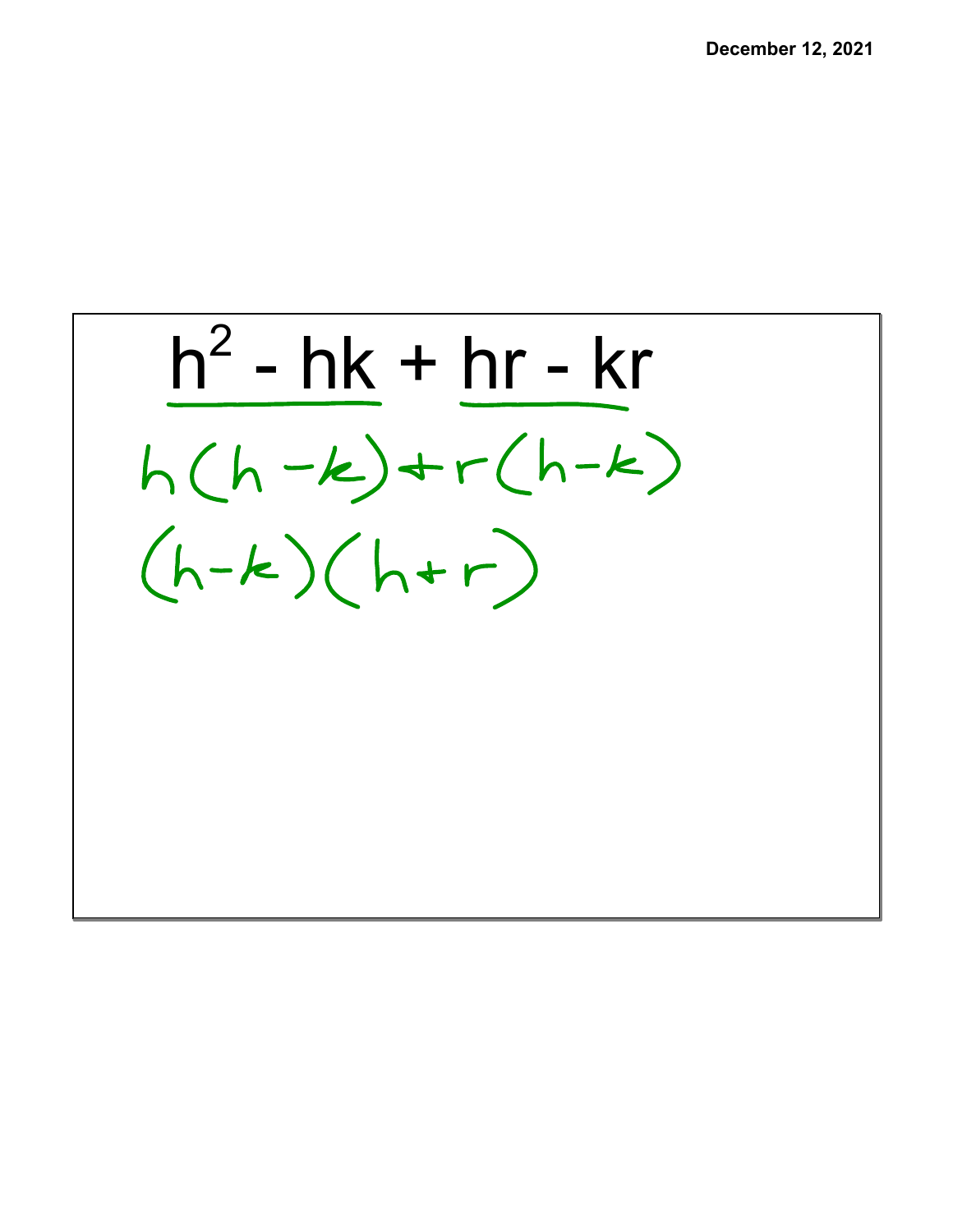$\frac{4z^3 - 6z^2 \ominus 6z + 9}{(4z^3 - 6z^2) + (-6z + 9)}$  $2z^2(2z-3)-3(2z-3)$  $(22-3)(22^2-3)$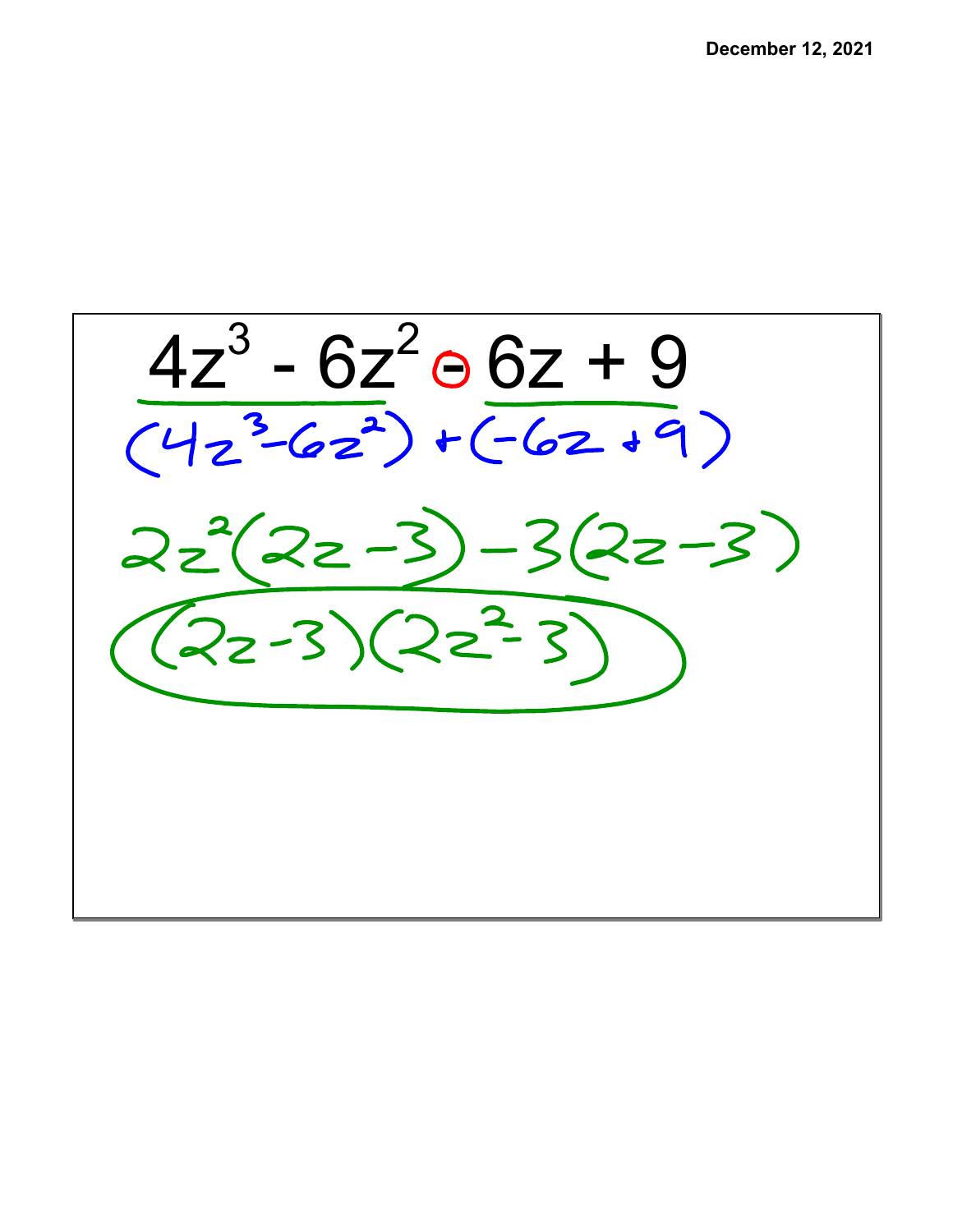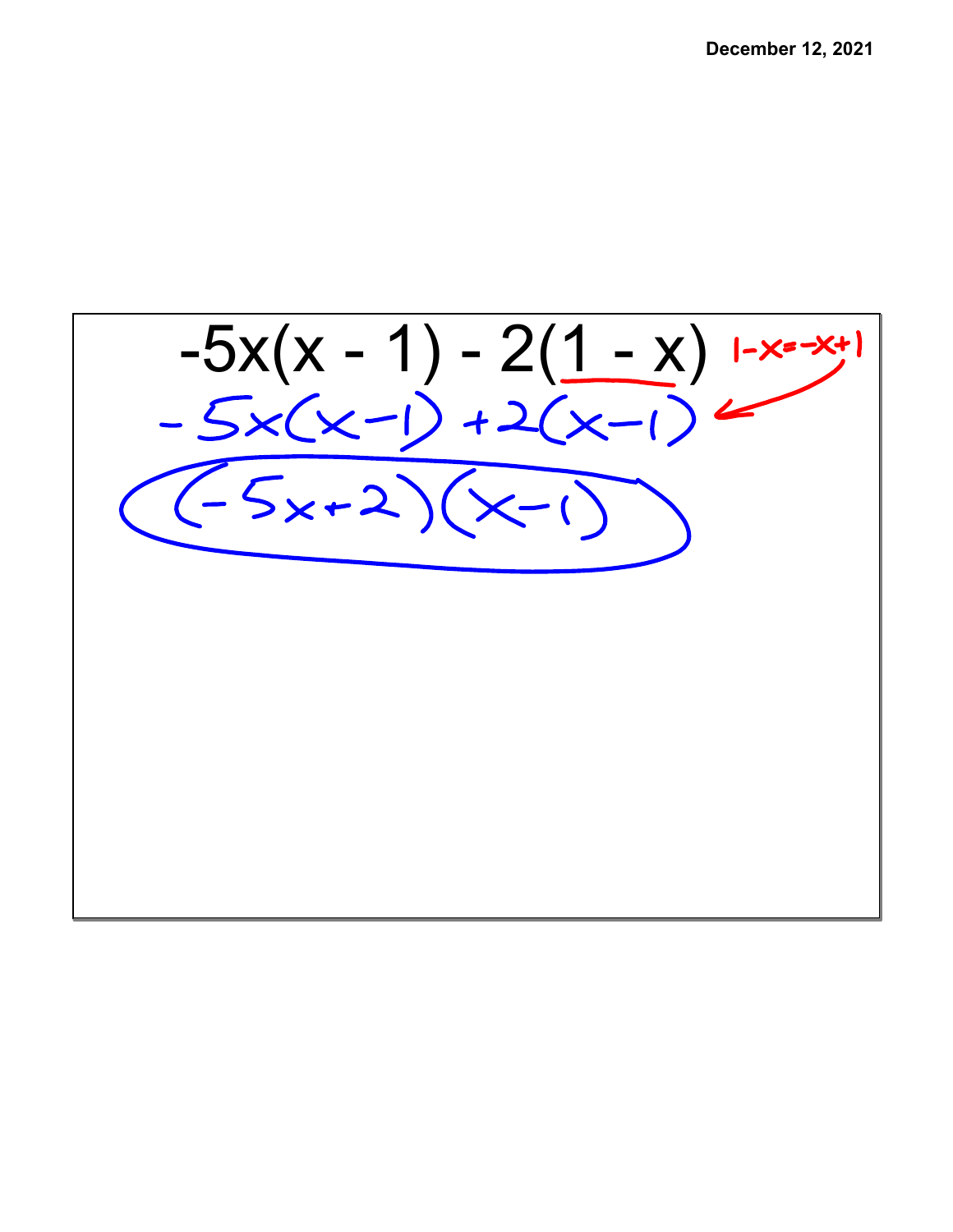Factor.  
\n1) 
$$
7(r - s) + t(s - r)
$$
  
\n2)  $2a(a + 3) - (3 + a)$   
\n3)  $2u(u - 2v) + v(u - 2v) + (u - 2v)$   
\n4)  $(s^2 - 2ps + 2s) - (2s - 4p + 4)$   
\n5)  $3hk - 2k - 12h + 8$   
\n6)  $h^2k^2 + 4k^2 + h^2k + 4k$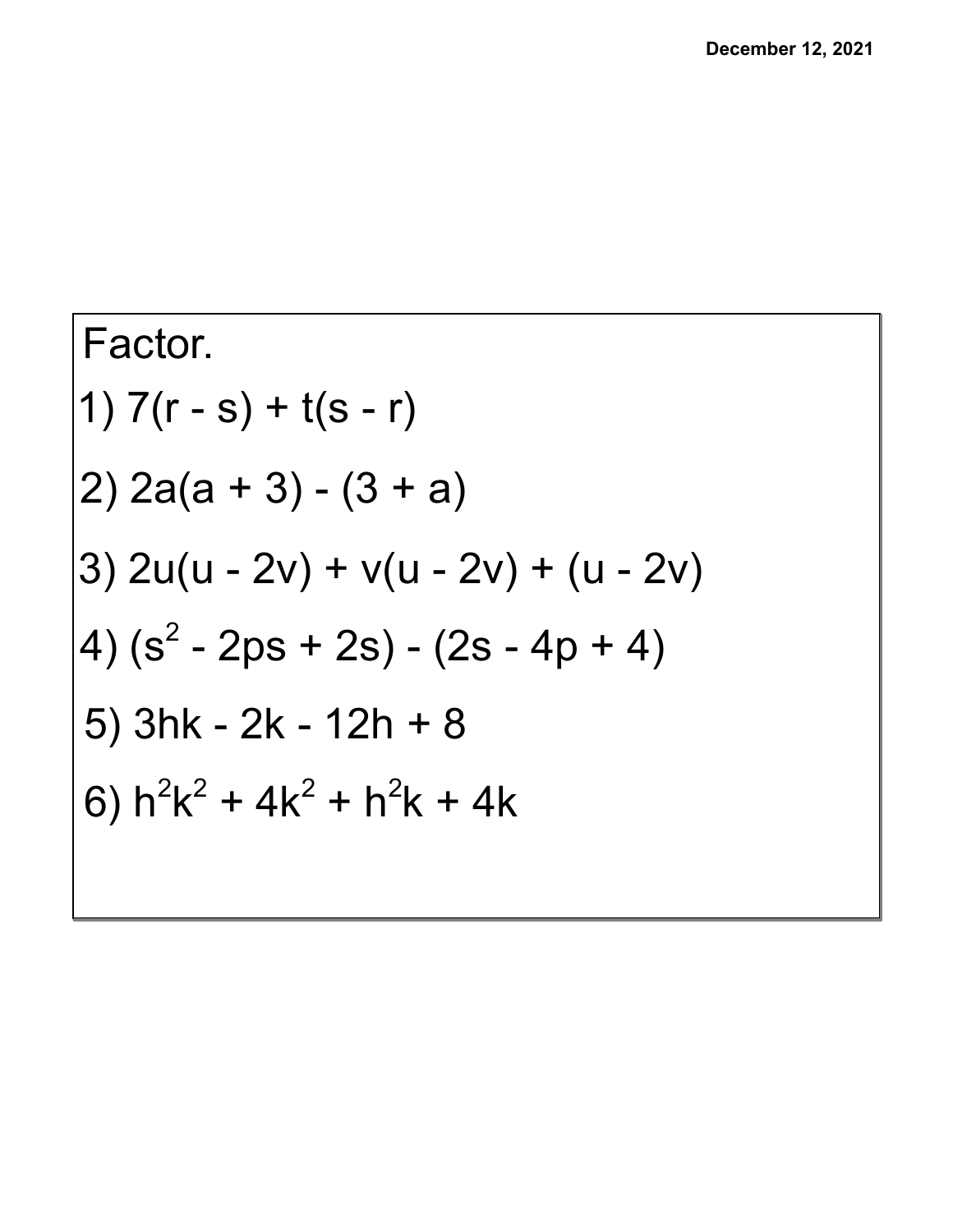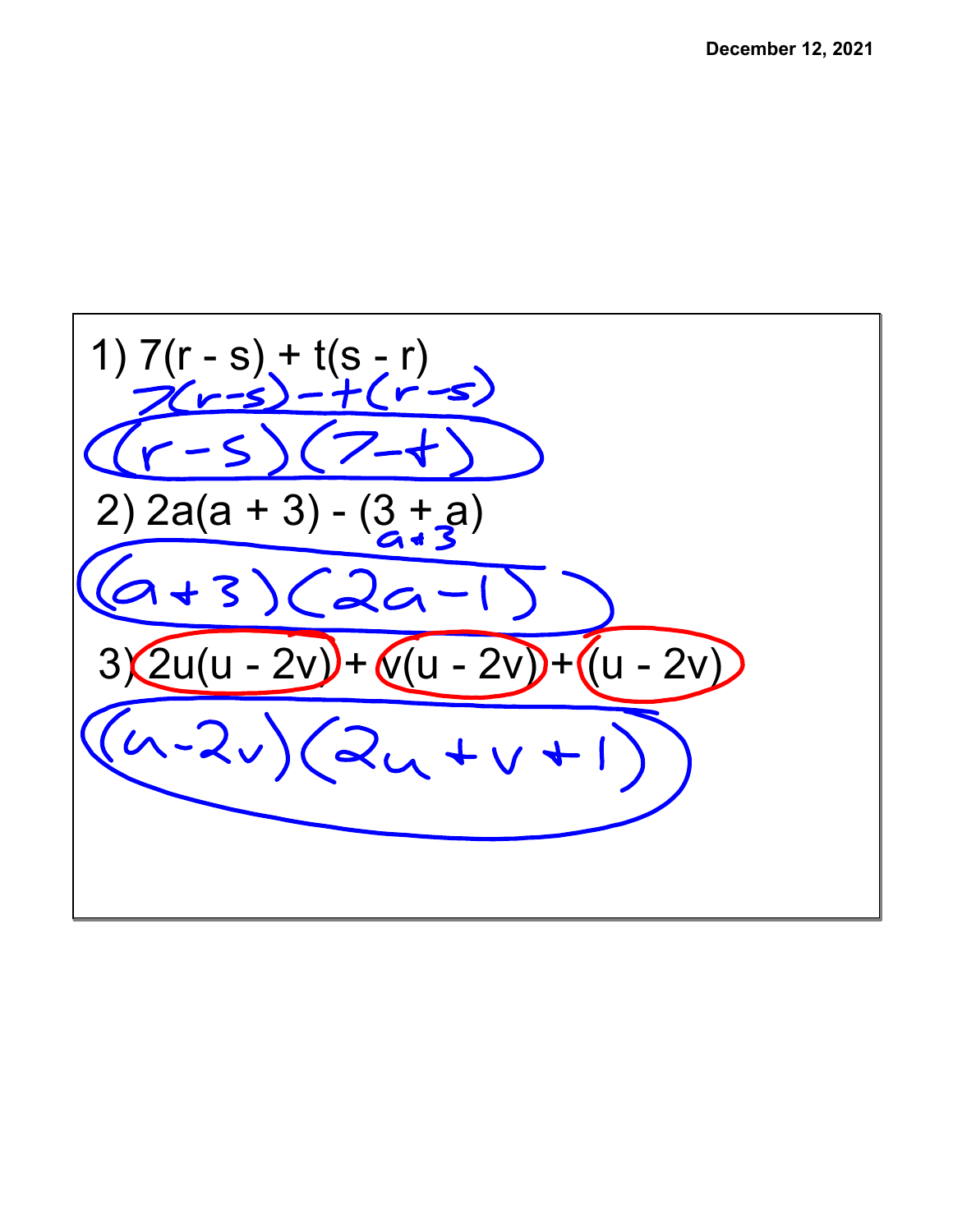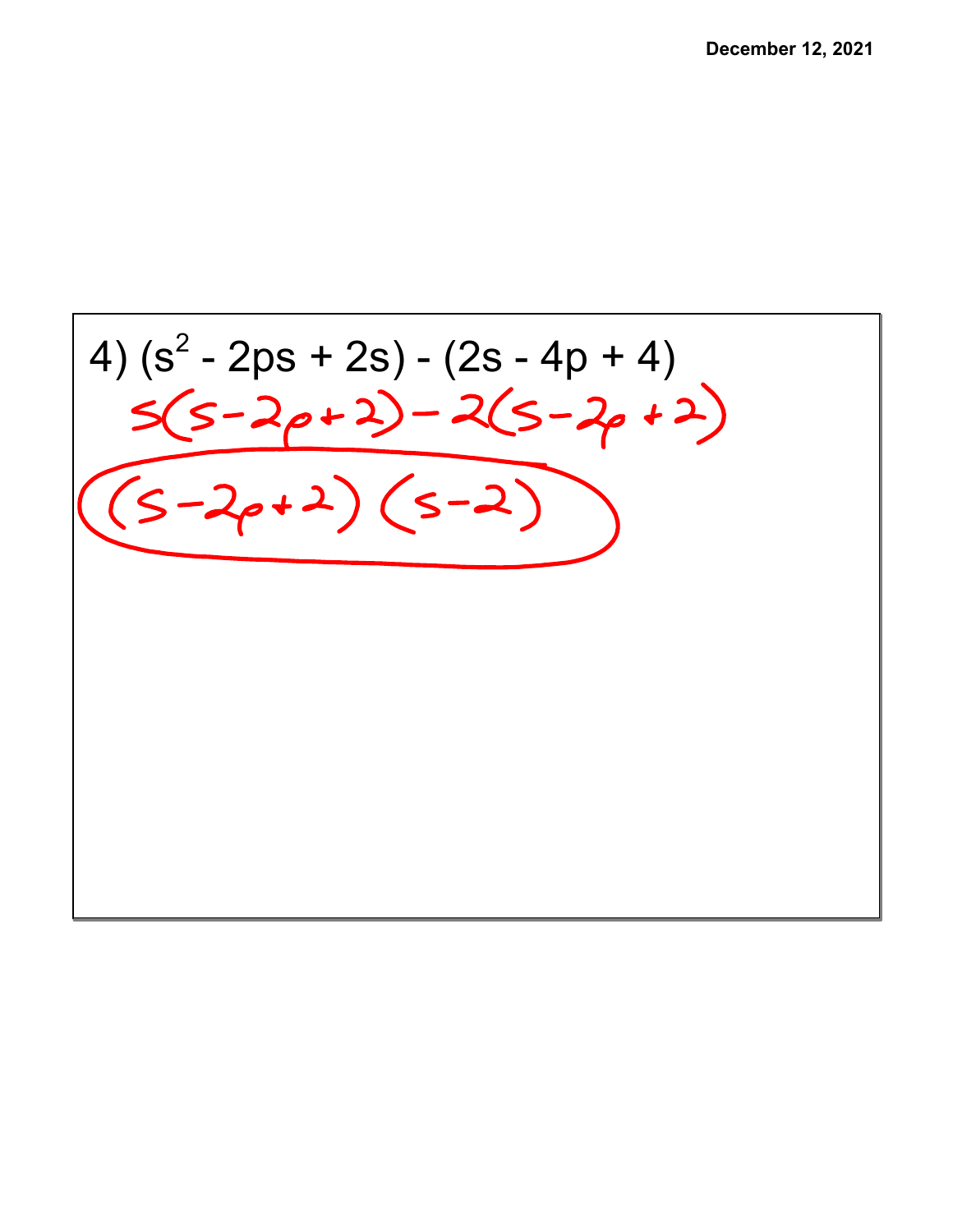